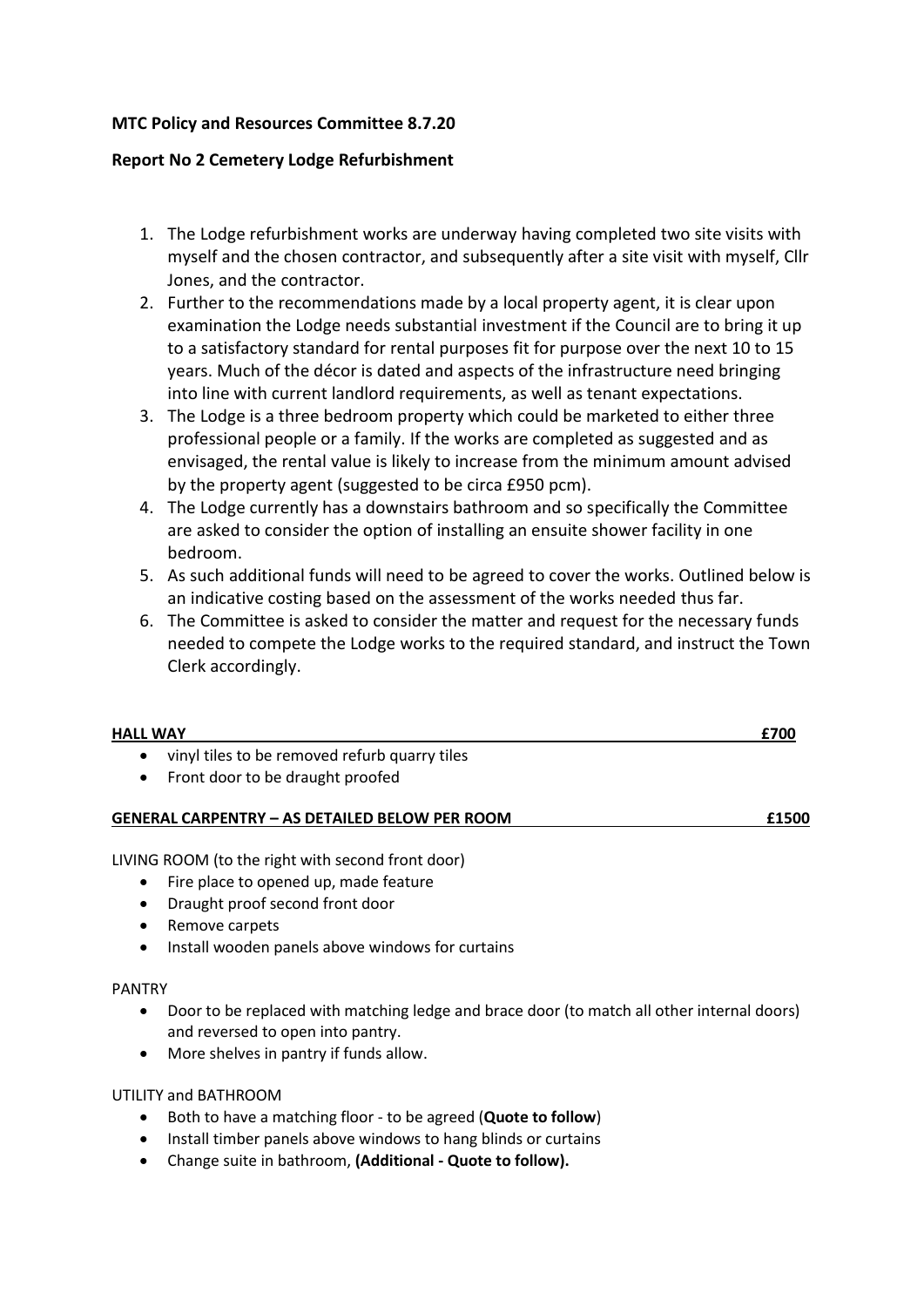DINING ROOM (off hallway to left)

- Remove carpets
- Investigate "bouncing" floor and damp patches
- Install wooden panels above window to take curtain rails,
- clean and cosmetic refurb of fireplace

### STAIRCASE AND STAIRWELL

- Clean and polish oak staircase
- Leaving banister and handrail painted

#### BEDROOMS

- X 3 old carpet removed,
- Squeaky boards investigated.

### **KITCHEN circa £6500**

- Remove existing kitchen units
- Install Howdens Clerkenwell Matt cream or similar (in format as discussed)

#### **OUTSIDE WORK E1500**

- Clearing gullies
- Replacing the damaged and missing timbers on the front face of the building
- NB there are many missing and damaged areas of the haunching (the concrete that sits under edges of the tiles) as well as many leaks and cracked or missing parts on the cast iron guttering elsewhere on the building; to be assessed when tower erected.

### **GARDEN £1500**

- Remove the existing fence
- Make good wall
- Remove garden shed
- Fit new back gate
- Rationalise patio area tba

### **ELECTRICS £2500**

Replace surface mounted sockets and wiring for flush and buried cabling, replace consumer unit, supply landlords certificate**.** 

| DAMP, TANKING & PLASTERING                                | £1500* |
|-----------------------------------------------------------|--------|
| <b>DECORATE THROUGHOUT</b> (walls and ceilings, woodwork) | £3000  |
|                                                           |        |

| <b>WASTE</b> | ----<br>. . |
|--------------|-------------|
|              |             |

# **TOTAL** £19000

# **ADDITIONAL COSTS**